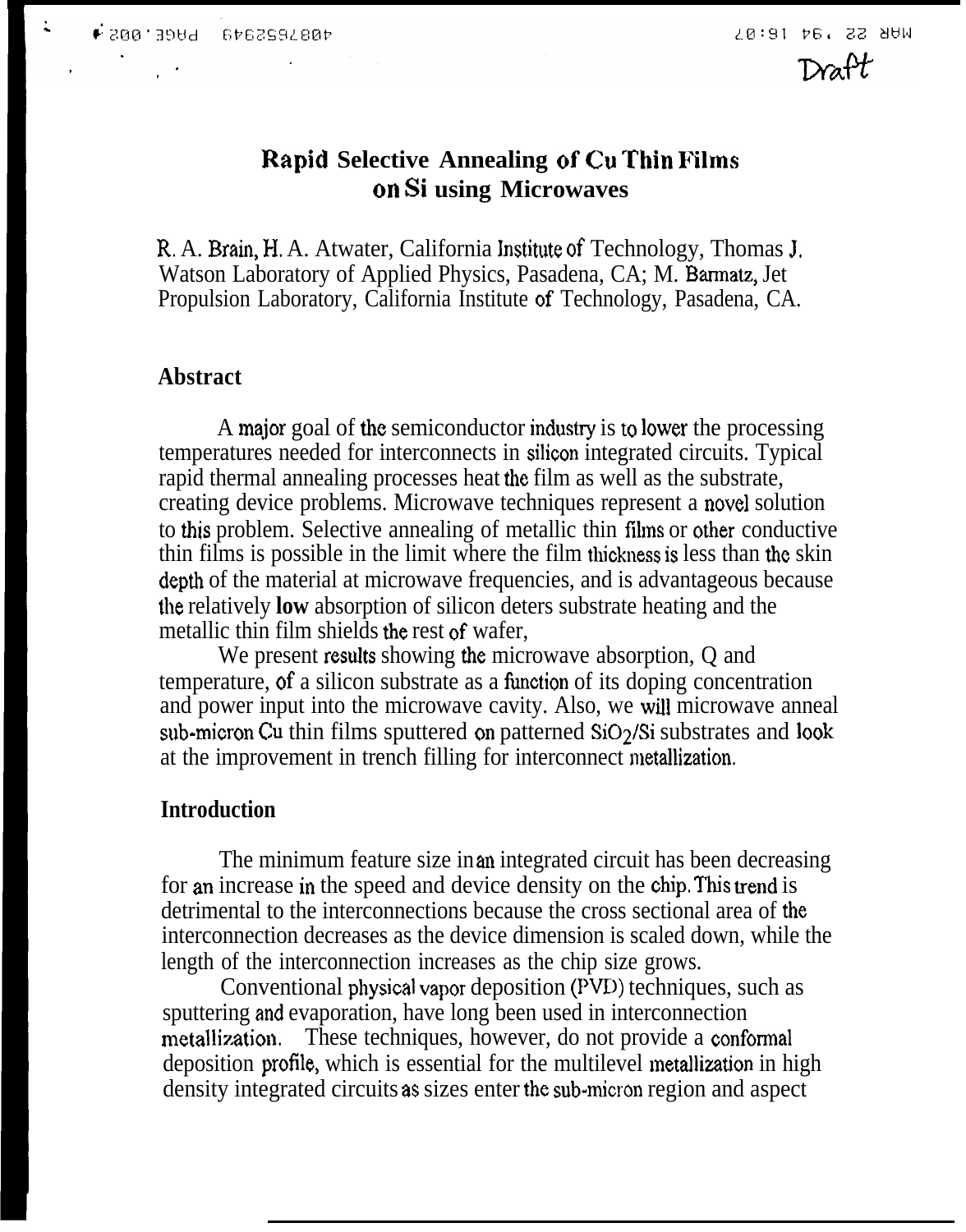.

ratios become greater than l(aspect ratio = height/width). In this region, conventional PVD techniques will not fill the vias and trenches on the wafer.

A possible solution to this problem can bc found with microwave annealing of interconnect metals. Microwave annealing can be used to selectively heat materials with high microwave absorption coefficients, such as Cu or Al, while Ieaving the surrounding material with relatively low microwave absorption coefficients, dielectrics or lightly doped Si, unaffected. Hence, a sputtered Cu film on a patterned dielectric can be heated in a microwave cavity and cause **'reflow'** of the Cu into the trenches and vias without heating the underlying substrate. This process provides the added benefit of minimizing the interdiffusion of interconnect metals into the surrounding dielectric by lowering the temperature of the dielectric.

### **Experimental Procedures**

A cylindrical microwave cavity was constructed out of Cu as shown in figure 1. The cavity was designed to have a high-Q and good mode separation for the TMO1O mode at  $f = 6.67$  GHz. All work was done in this mode. The cavity diameter is 1,350" and the cavity height is 1.855", The unloaded Q of the empty cavity is  $13320$ . The samples to be annealed were cut into 3 mm disks and supported in the center of the cavity with a small quartz 'fork', An argon getter pump was inserted into the gas flow line to purify the Ar; during heating, the samples were continuously purged with purified Ar. A fast switch ( $\approx 10$  ns) was in the power line from the sweep oscillator to the traveling wave tube (TWT) amplifier. Q measurements during heating were performed by switching the microwave cavity power off for **a** few microseconds and looking at the reflected power decay. As the sample was heated, the resonant frequency was tracked by a control loop that samples the reflected power and adjusts the frequency to minimize it.  $1 \text{ An}$ optical pyrometer was aligned through a sealed window in the top of the cavity to measure the temperature of the sample,

Cu films were grown in a load lock-equipped ultrahigh vacuum ion beam sputtering system with base pressure in the low 10<sup>-9</sup> Torr regime. 0.8  $\mu$ m to 1.0  $\mu$ m thick Cu films were deposited onto patterned SiO $\frac{2}{\text{Si}}$ substrates by Ar-ion beam sputtering at a deposition rate of **0.06** nm/sec as estimated from an oscillating-crystal thickness monitor. These substrates were then taken out of the vacuum system and cut into 3 mm disks and annealed in a microwave cavity for 30 seconds with an input power of 1.2 W.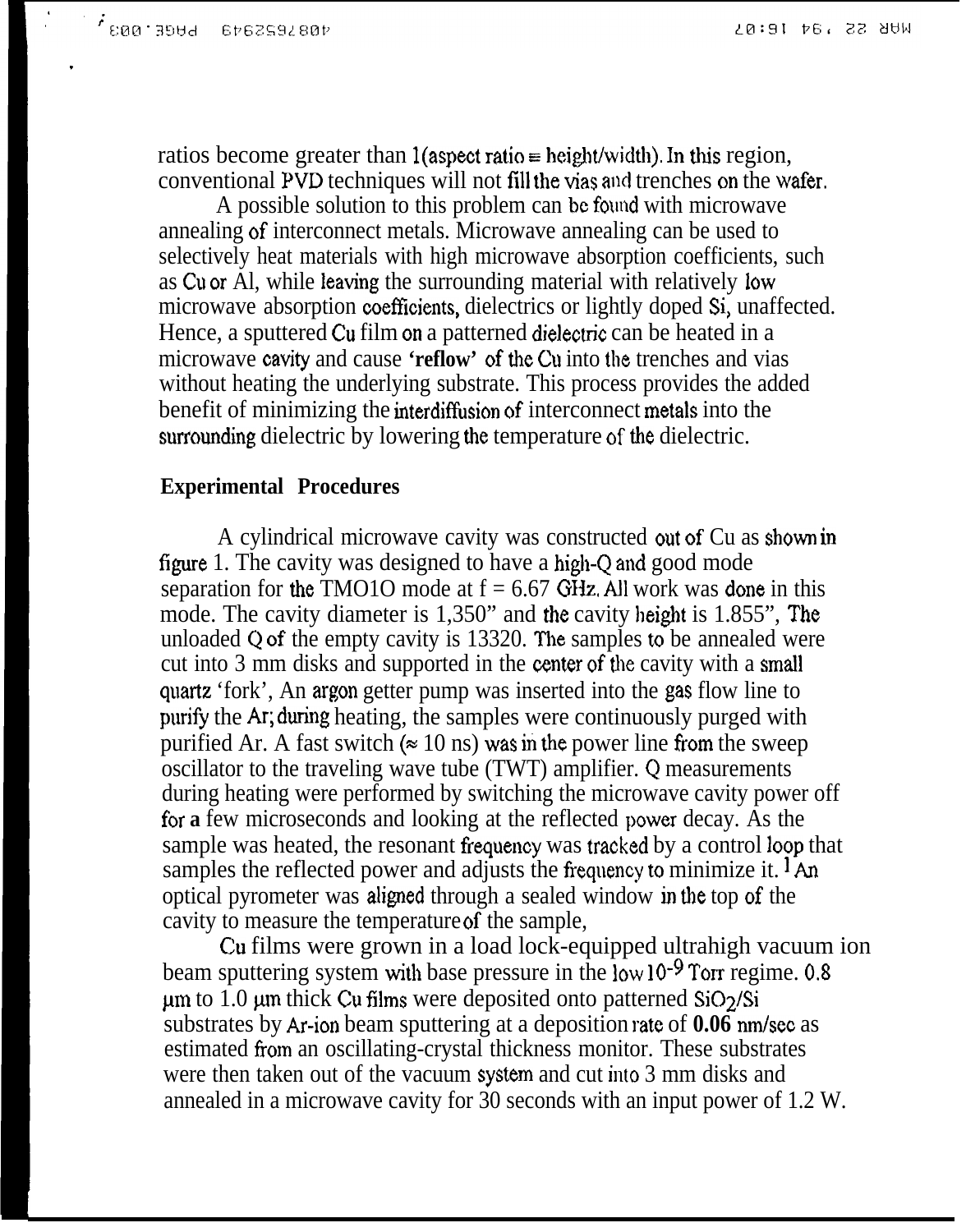

Figure 1: Cross-sectional view of microwave cavity from top, The antenna is sealed with an o-ring and is adjustable to enable critical coupling to cavity. Above and below the quartz sample support are sealed quartz windows to enable temperature measurements with an optical pyrometer,

### **Results and Discussion "**

Silicon samples of two different resistivities were examined to measure their Q dependence and temperature dependence as a function of power input into the cavity, Figure 2 shows the resulting Q measurements and temperature measurements for samples with  $\rho = 10.8 \Omega$  cm and  $\rho \approx 1000 \Omega$ . em as a function of power input into the critically-coupled cavity. The pyrometer's minimum resolvable temperature is 300 °C; a reading of 300 °C in this figure indicates that the sample temperature was at or below this value. For both samples, an emissivity of 0.73 was used. The sample with  $\rho = 10.8$  $\Omega$  cm has a 'normal' heating curve; as the power input into the cavity increases, the temperature increases and the Q increases as well. The sample Q increases at high temperature because the center of the sample is being increasingly shielded as the conductivity of the silicon becomes large. At high temperatures, the rate of temperature increase is quenched because the sample center is no longer being heated clue to shielding. The sample with p  $\approx 1(\tilde{C})(t)$   $\Omega$  cm shows a more neurotic heating behavior. As the power is increased from zero, the Q of the cavity decreases and the temperature correspondingly stays at or below 300  $^{\ast}$ C. In this region, the skin depth is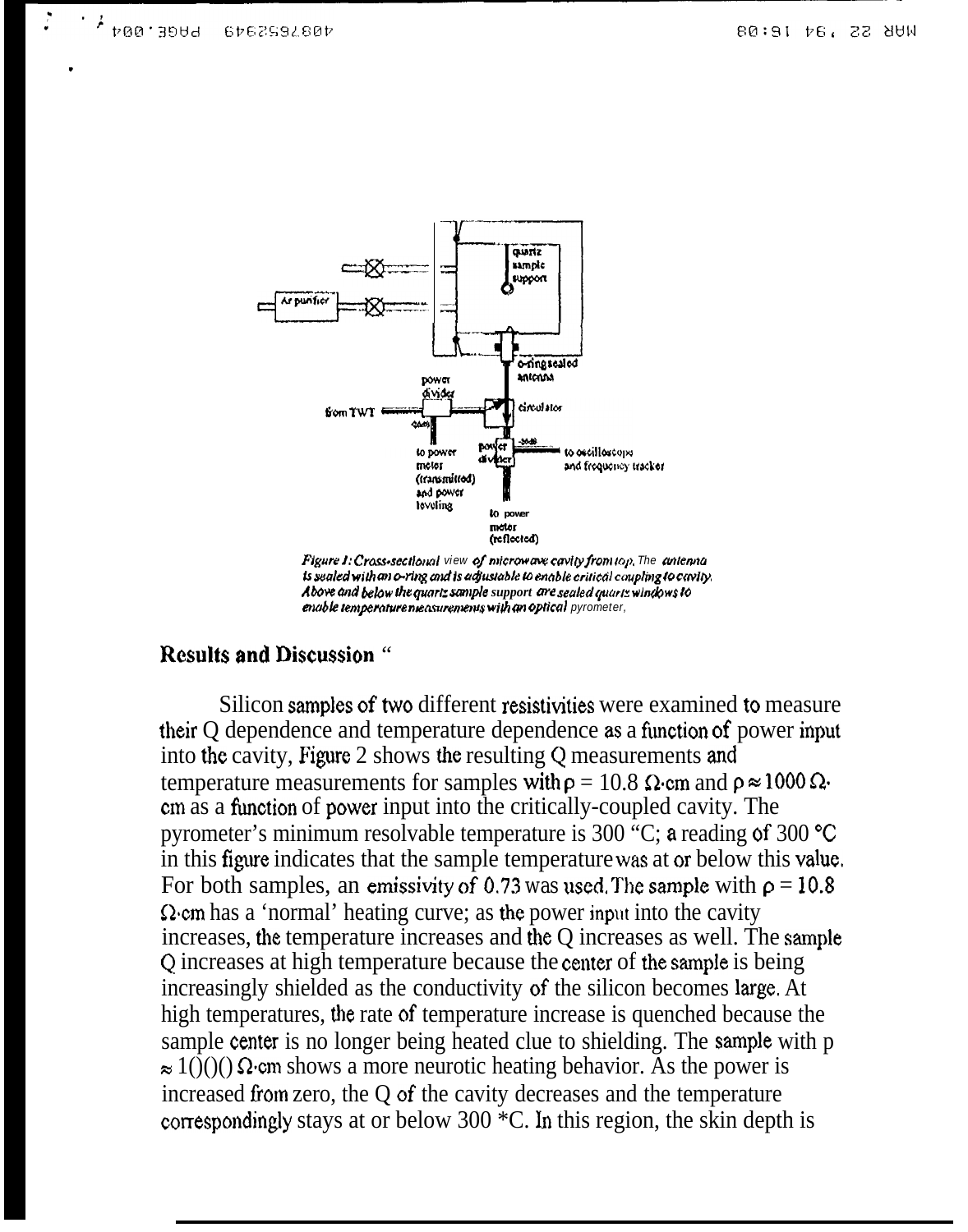greater than the sample thickness and the absorption of the sample is increasing with increasing temperature, hence the Q decreases. Abruptly at 1.0 W, the sample undergoes thermal runaway and the Q drops from 3000 to 1400 and simultaneously the temperature increases from  $\leq 300$  °C to 400 °C. At this point, it is necessary to do a large impedance adjustment (made by adjusting the antenna's position in the cavity) to remain critically coupled. As the input power is increased further, the sample Q and temperature increase in the same manner as the  $p = 10.8 \Omega$  cm sample. As the power is decreased from 3.0 W towards zero, a similar catastrophe occurs at 0.4 W, At this point, the Q of the sample increases from  $700$  to  $2900$  and the temperature remains below 300 'C. This hysteretic behavior is shown by the amows in figure 2. This behavior can be explained by considering the electric field's interaction with a sample that has an exponentially increasing conductivity as a function of temperature, and by including heat transfer to the surroundings as well as the thermal conduction within the sample. A detailed analysis of this hysteretic behavior for thick slabs with exponentially increasing conductivities is presented by Kriegsmann<sup>2</sup>. Fortunately, for the sake of microwave processing of thin films on silicono, the silicon wafers commonly used as substrates in integrated circuits have  $p \approx 50 \Omega$  cm and have a 'normal' heating curve,

Next we annealed  $0.8 \mu m$  to 1.0  $\mu m$  Cu thin films deposited on a patterned  $SiO<sub>2</sub>/Si$  sample with grooves 0,8  $\mu$ m deep and widths ranging from 0,2 um to 1.0 um. The resistivity of the Si substrate is  $\rho \approx 50 \Omega$  cm. A scanning electron microscope (SEM) picture of the initial grooved surface is shown in Figure. 3. Figure 4 shows the patterned sample after Cu deposition. It is clear from these pictures that the Cu filling of these trenches is unacceptable as interconnect metallization; for aspect ratios around 1: 1 there are clear gaps in the Cu and as aspect ratios become greater than 2,5:1, there is hardly any Cu in the trenches. Figure 5 shows SEM photos of the Cu *films* after microwave annealing for 30 seconds with an input power of 1.2 W. During the annealing procedure, the temperature of the Cu surface was being monitored with the optical pyrometer and also by eye. The pyrometer showed the film temperature to be less than 300 "C (using an emissivity of 0.13) and observation of the films in a dark room showed them to be radiating at a wavelength lower than that observable by eye indicating that the temperature was less than  $S00 \text{ °C}$ .<sup>3</sup> Transmission electron microscopy (TEM) photos of the Cu films were taken after microwave annealing. These pictures are shown in figure 6. The average grain size of the Cu is  $\overline{0.9 \mu m}$